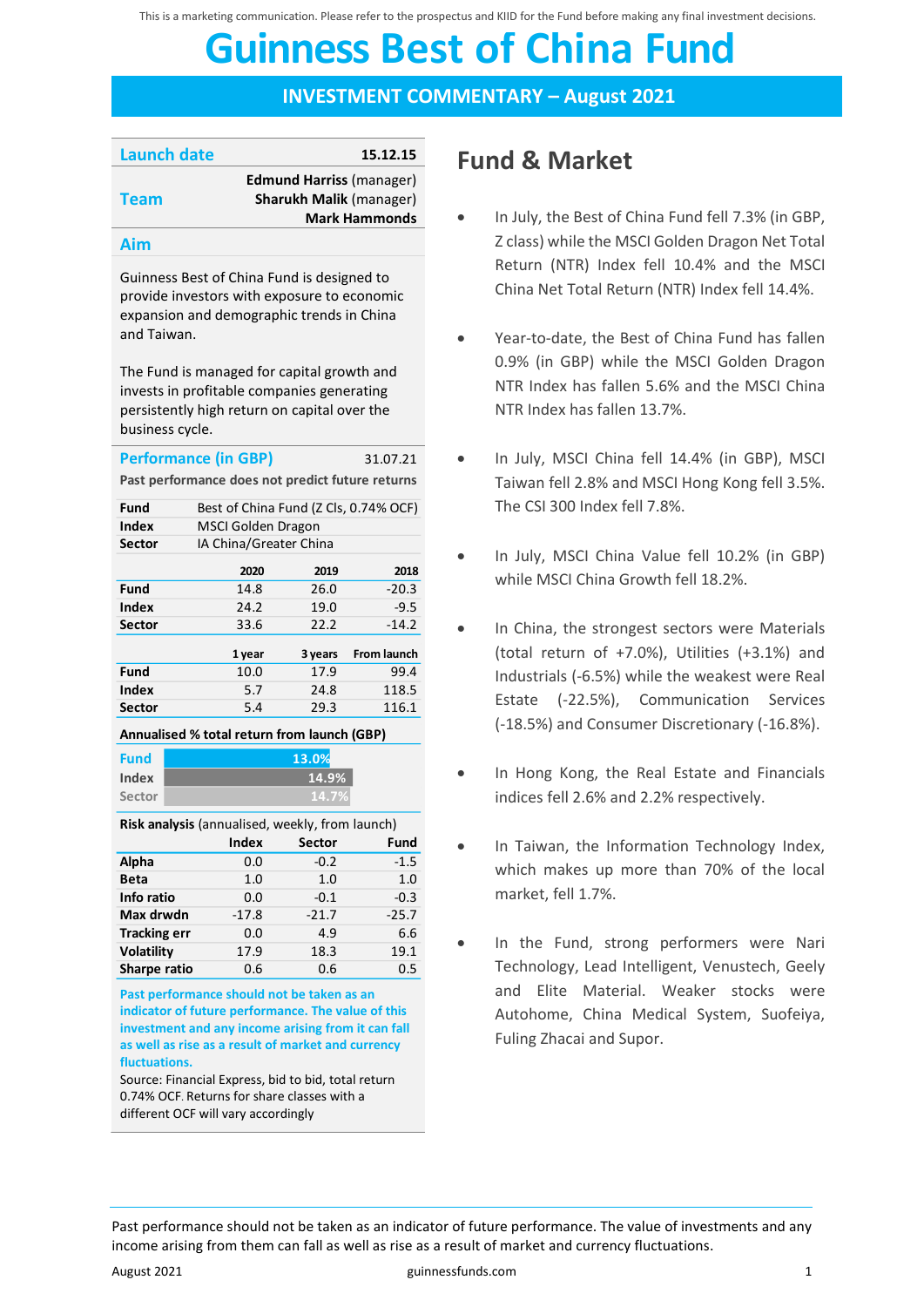### **Market Overview**

Since February, Chinese markets have had their worst selloff since 2018, with MSCI China falling 30.8% (in GBP, between 17/02/21 and 27/07/21). Government regulations affecting various industries led to a sharp derating in July. We think the government is introducing new rules for several reasons, with the aim of:

- Improving poor corporate behaviour in industries where there has previously been relatively less regulation.
- Reducing social inequality.
- Protecting data security, which is linked to the structure that Chinese companies use to list overseas.

In certain industries, growth has been rapid while government regulation has been lax. This has led to instances of poor corporate behaviour. For example, until recently, Alibaba did not allow vendors on its platforms to sell on other companies' websites. This was clearly not in consumers' best interests. In the food delivery sector, the largest company (Meituan) is not paying all of its workers the minimum wage. The government is now pressing Meituan to ensure it does so, which is in the best interest of labour.

Another related aim is to reduce social inequality. For example, the government is intending for much of the for-profit education sector to turn non-profit. The government is concerned that the gap between richer and poorer students could further increase, given the popularity of after-school tuition services in middle class families. Additionally, expensive tuition is likely to discourage families from having more children, which makes it much harder for China to increase its birth rate.

Data security and the Variable Interest Entity (VIE) structure are another concern. In China, foreigners are not allowed to invest in certain strategic sectors. To allow foreigners to invest in these sectors, the VIE structure was formed. The structure creates an offshore entity which foreigners own, which is typically domiciled in a location such as the Cayman Islands. This offshore entity in turn owns a Wholly Foreign Owned Enterprise (WFOE) in China. This WFOE has a set of agreements with the actual operating company in China – it is this operating company which generates the sales and profits (and in which foreigners cannot directly invest). Usually, the operating company agrees to pay management, technical and service fees to the WFOE, which is allowed under Chinese law. This agreement allows the profits of the operating company to flow through to the WFOE and then the offshore entity, giving foreign investors access to the profits of the underlying operating company.

The status of VIEs under China law is a grey area. Given its widespread use, the Chinese government has not explicitly banned the practice. However, the use of the structure remains a recurring risk for companies that use it. This risk became a reality for the education sector, as in addition to turning much of the sector non-profit, the government also banned the use of the VIE structure. This marked the first time that the VIE structure was explicitly prohibited.

Associated with VIEs is the issue of data security. Didi (the Chinese Uber) listed in the US at the end of June, using the VIE structure. Days after its listing, the company was told to remove its app from app stores, effectively stopping the company from signing up new users. This was due to a cybersecurity investigation, as the government was concerned about the data flow between Didi and offshore entities,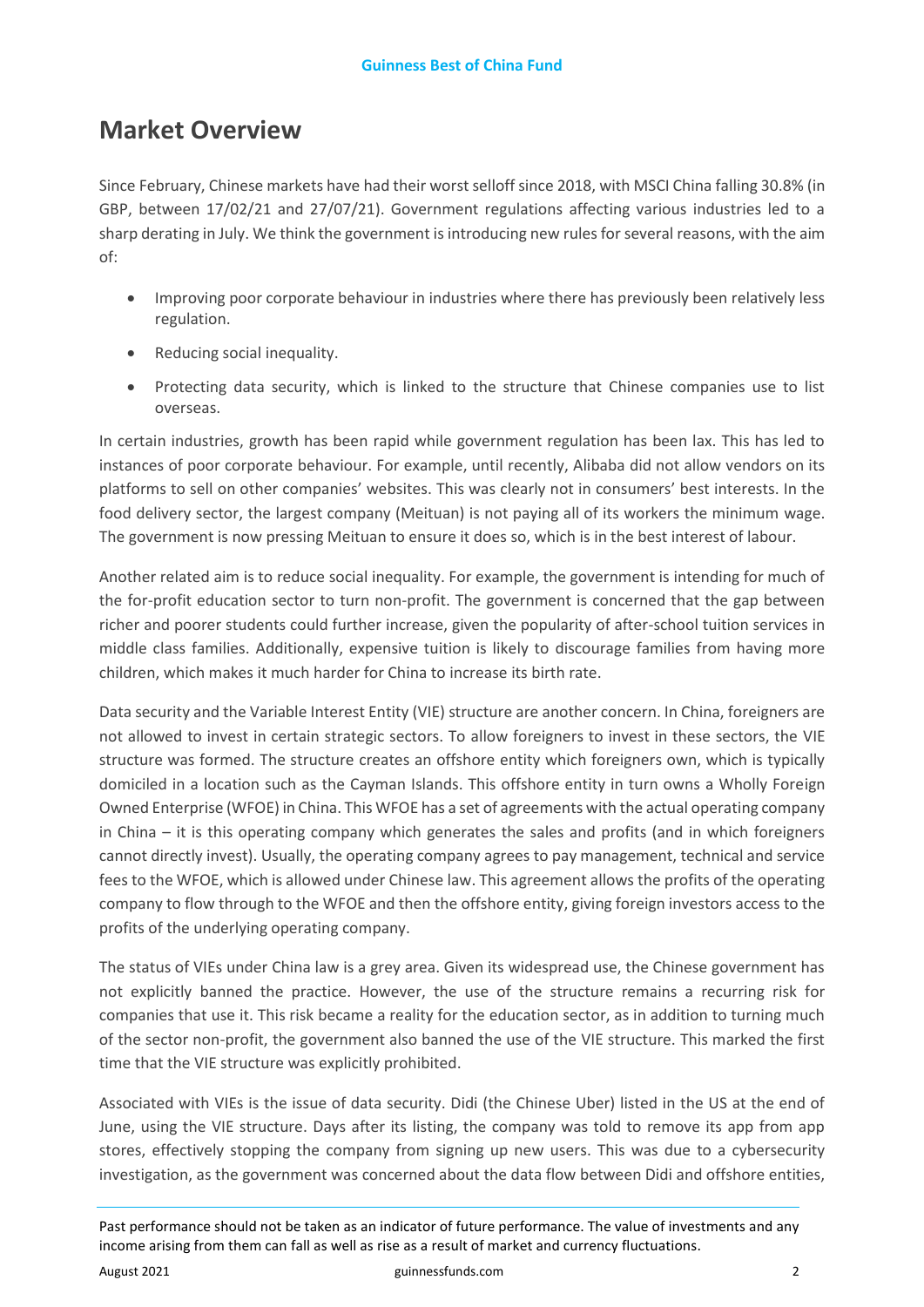which foreigners control. In particular, the government was concerned over potentially sensitive data on the location of government and military sites being shared.

Ever since the Holding Foreign Companies Accountable Act (HFCAA) was passed in Dec-20, we have been very sceptical of Chinese companies deciding to list in the US. The act requires foreign companies that do not comply with American audit standards to eventually delist from American exchanges. Specifically, the act requires the Public Company Accounting Oversight Board (PCAOB) to have access to accounting firms in China, in order to conduct regular inspections and investigations. Chinese law does not allow Chinese audit companies to comply with this request without government authorisation. So far the government has not authorised any cooperation with the PCAOB. Three years of non-compliance with the HFCAA are needed before a delisting, so there is still some time until Chinese companies need to delist. Therefore, given the very low possibility that Chinese companies open their books to American regulators, we find it very odd if a company decides to list on an American exchange in 2021.

In the portfolio, there are five companies that use the VIE structure and are listed on American exchanges: Baidu, JD, Alibaba, Netease and Autohome. In response to the delisting risk, all five companies now have secondary listings in Hong Kong. For these five stocks, we are in the process of shifting exposure away from the US listing and towards the HK listing.

### **Portfolio Performance**

In July, the top and bottom five contributors to performance are shown below, with the contribution to relative performance shown in brackets:

| Top 5 Contributors             | <b>Top 5 Detractors</b>      |
|--------------------------------|------------------------------|
| Underweight in Tencent (+2.0%) | Autohome (-0.8%)             |
| Underweight in Alibaba (+1.8%) | China Medical System (-0.8%) |
| Meituan (not held) (+1.5%)     | Suofeiya (-0.7%)             |
| Nari Technology (+1.1%)        | Fuling Zhacai (-0.6%)        |
| Lead Intelligent (+1.0%)       | Supor (-0.6%)                |

**Source: Guinness Asset Management, data as of 31/07/2021. Attribution relative to the iShares MSCI China ETF.**

In July, the Fund fell 7.3% (in GBP) while the MSCI Golden Dragon NTR Index fell 10.4% and the MSCI China NTR Index fell 14.4%.

During the sell-off led by the online tech companies which lasted three days  $(22/07/21 - 27/07/21)$ , the Fund fell 8.9% (in GBP) while the MSCI Golden Dragon NTR Index fell 10.6% and the MSCI China NTR Index fell 14.4%.

The Fund's underweight in the large online tech companies was a significant contributor to outperformance. The Fund is run on an equally weighted basis and so each position has a neutral weight of 3.1%. This is in contrast to the MSCI China Index, where as of June 30 2021, Tencent had a weight of 13.4% and Alibaba had a weight of 13.3%. We think this level of stock specific risk is too high in the index, whereas our equally weighted approach limits the risk to these two companies. As Tencent and Alibaba were two of the weaker stocks in the market, the Fund's underweight was a source of outperformance.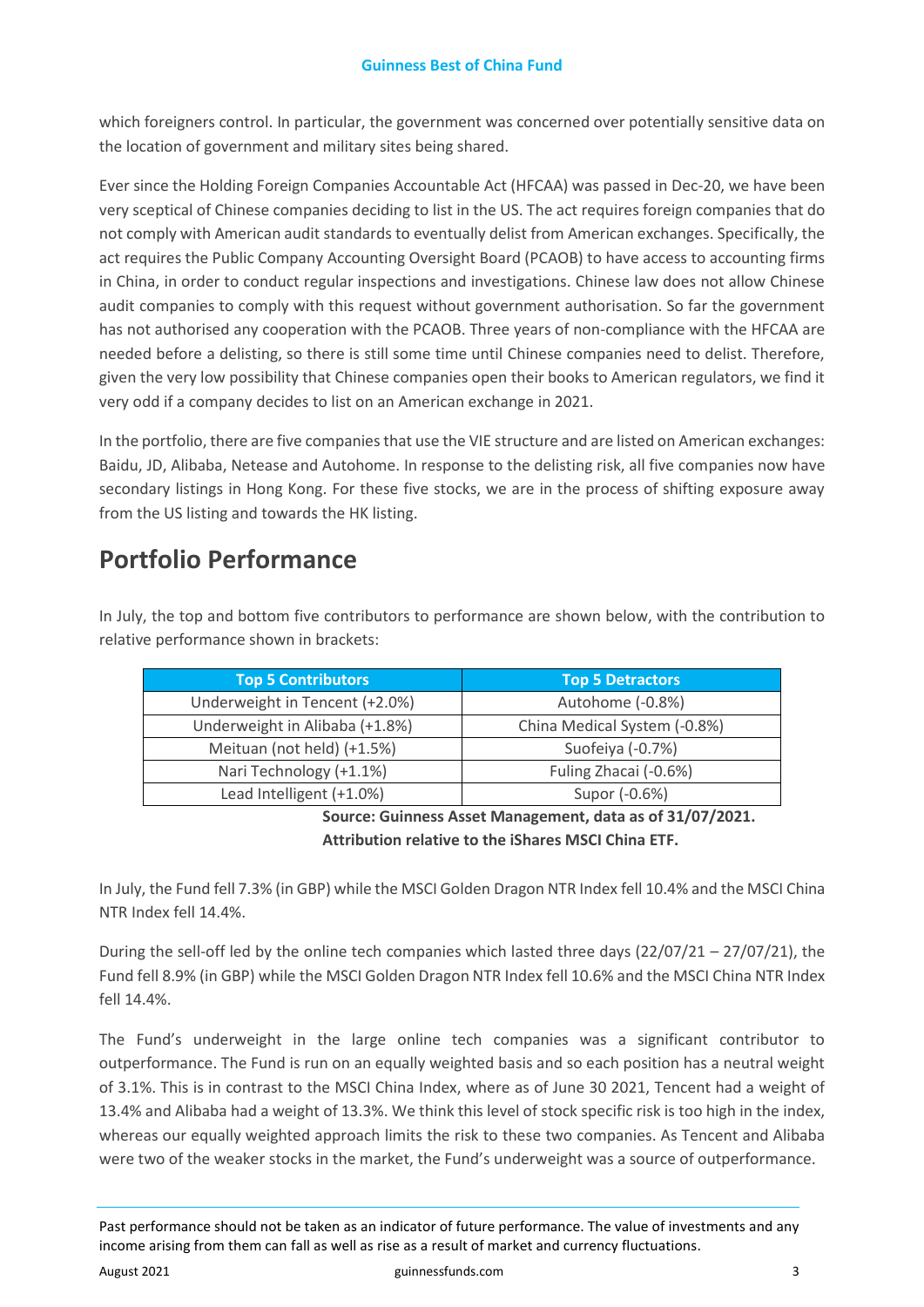The Fund's holdings were also notable contributors to outperformance. Nari Technology and Lead Intelligent are two such examples of this. Nari Technology makes hardware and software used to monitor operating information for the State Grid. The share price was boosted by news that the cap for electricity prices during peak hours is to be boosted by at least 20%. This should theoretically boost revenues for the grid, which should lead to higher procurement budgets, boosting Nari's potential sales.

Lead Intelligent makes equipment used to build out electric vehicle battery plants. It is well known for its winding equipment which packs battery cells together, but is expanding into the earlier stages of the production process. The share prices of companies in the battery supply chain have rallied since the bottom in March, boosted by positive earning revisions as EV sales have been better than expected. Supportive government policies by European and American policymakers have also boosted EV sales forecasts. Furthermore, Lead Intelligent's major customer CATL extended its agreement to supply batteries to Tesla. The market's rotation away from online tech towards growing industries with government support further led to a rally at the end of July.

On the other hand, detractors to performance include Autohome, China Medical System and Suofeiya. Autohome continues to be weak, compounded by brokers cutting their price targets so they are closer to the current price. Autohome is facing more competition from Dongchedi and Bitauto, who are backed by Bytedance and Tencent respectively. The company's valuation multiple is at its lowest level since the company listed and though growth expectations have fallen, we believe the company is too cheap for the growth and profitability it offers.

China Medical System was by far the best-performing stock in the first half of the year, rising 167%. The company historically sold generic drugs on behalf of other firms but is now expanding into the innovative drug market. The share price gave back some of its gains in July on no stock-specific news. We believe even after its rally, the market is still under-pricing the profitability of the company.

Suofeiya makes kitchen cabinets and wardrobes. Its biggest customer is Evergrande which is under pressure to deleverage and so Suofeiya's share price has been weak. Suofeiya's exposure to Evergrande is through overdue receivables and lost income. The company has reduced some of its exposure by exchanging receivables due from Evergrande for a 40% stake in a joint venture between the two companies. Suofeiya now has full control of the venture and can repurpose the assets for other customers. While Suofeiya's earnings are likely to take a hit from Evergrande, it is hardly a disaster. We estimate that in the worst-case scenario, if all Evergrande revenue is lost this year and all receivables due from Evergrande are written off, earnings could fall 7% in 2021. While this is obviously disappointing, this is also not a disaster - the company's balance sheet is strong enough to absorb the hit to earnings. We believe the current share price implies that Suofeiya's return on capital will return to the cost of capital. We regard this as far too pessimistic as lost earnings from Evergrande do not change the company's prospects in 2022, let alone in the medium term.

## **Stock Switches**

We sold Yuhong, a manufacturer of waterproofing materials used in the construction industry. We believe the share price has not yet fully reflected the company's exposure to Evergrande, and therefore took profit on the stock. We still like the company and it remains on our watchlist as Yuhong's balance sheet is strong enough to weather a weaker year.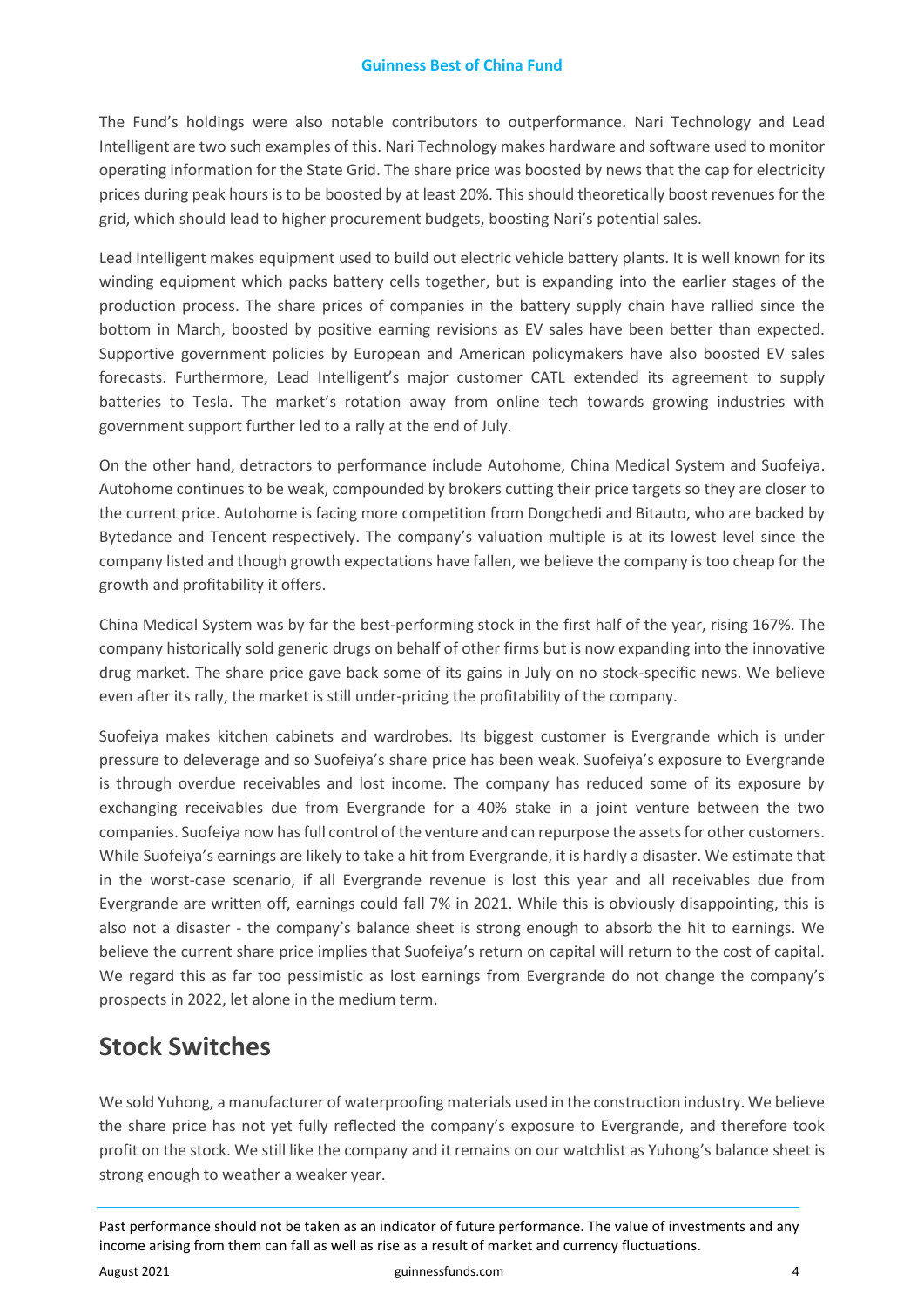Our decision to sell New Oriental Education in June proved to be a good one. After the government announced the after-school tuition sector would become non-profit, New Oriental's share price fell nearly 70% in two days. Part of the motivation for selling the stock was that tuition has a social element to it, and expensive tuition is likely to be a big obstacle to China's birth rate picking up.

### **Summary View & Outlook**

We believe that despite the government's increased regulatory focus, Chinese markets remain attractive. The online technology stocks affected by regulations come under our theme 'Next Gen Consumer', which only accounts for 16% of the Fund. This means 84% of the Fund has exposure to other themes, such as the Rise of the Middle Class, encapsulating Home Improvements, Urbanisation, Beverages, Leisure and Food. Another theme is Sustainability, encapsulating Electric Vehicles, Energy Transition and Waste Reduction. Unlike the benchmark, the Fund is not dominated by online technology companies. The Fund's exposure to the various themes is shown below:



**Source: Guinness Asset Management, data as of 31/07/2021.** 

We believe our approach to investing in companies with exposure to structural growth themes is a sensible approach to investing in China. Additionally, our focus on valuations is important. While there are many interesting companies in China, their share prices often imply perfect execution of the companies' strategy, where there can be no room for error. As the recent regulatory intervention has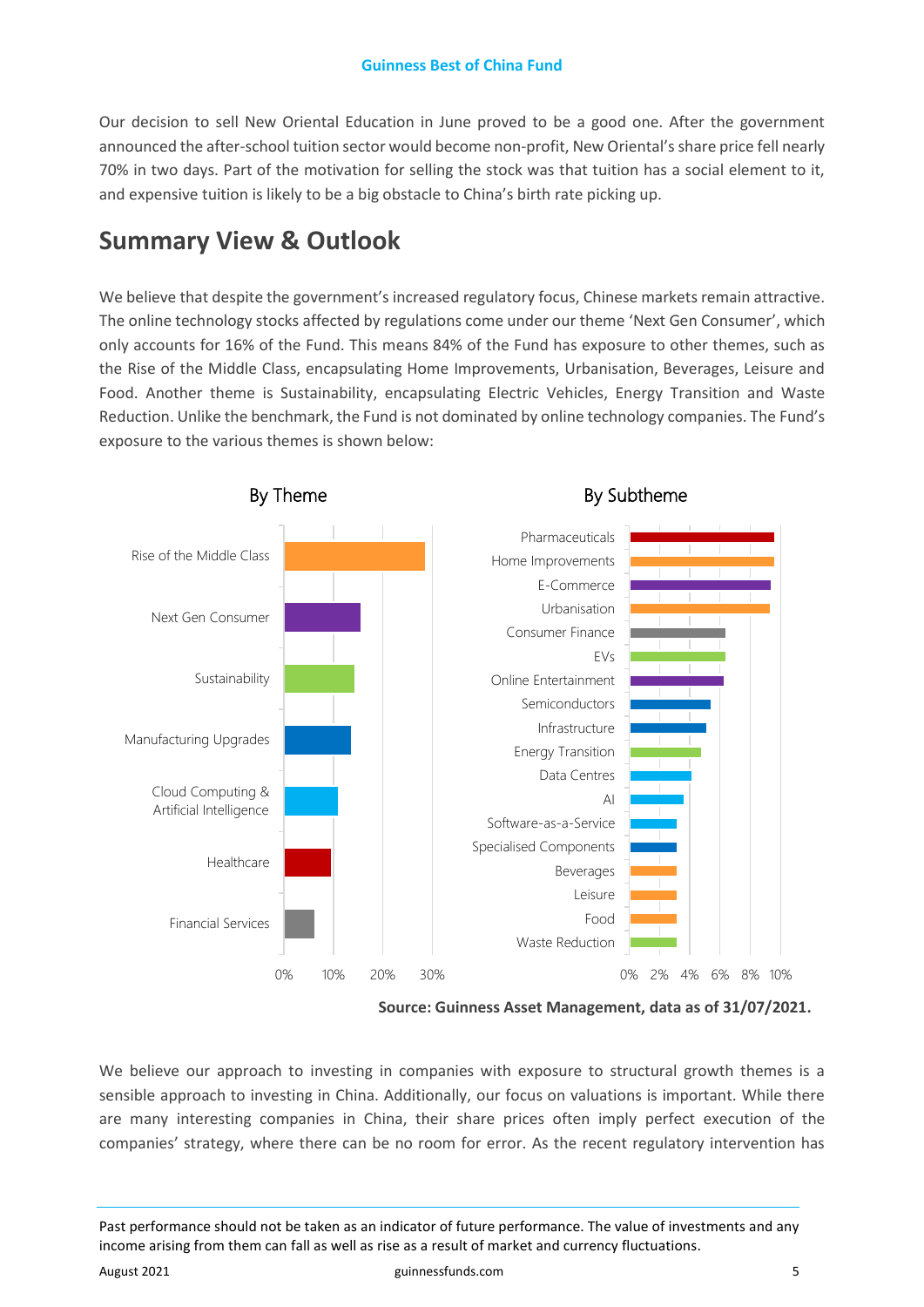#### **Guinness Best of China Fund**

shown, headwinds can appear suddenly and from unlikely sources. We are looking for companies where growth is expected, but where a margin of safety exists so that if we are wrong, the downside is limited.

**Edmund Harriss Sharukh Malik, CFA**  Portfolio Managers

#### **Data sources**

Fund performance: *Financial Express, total return 0.74% OCF*

Index and stock data: *Bloomberg*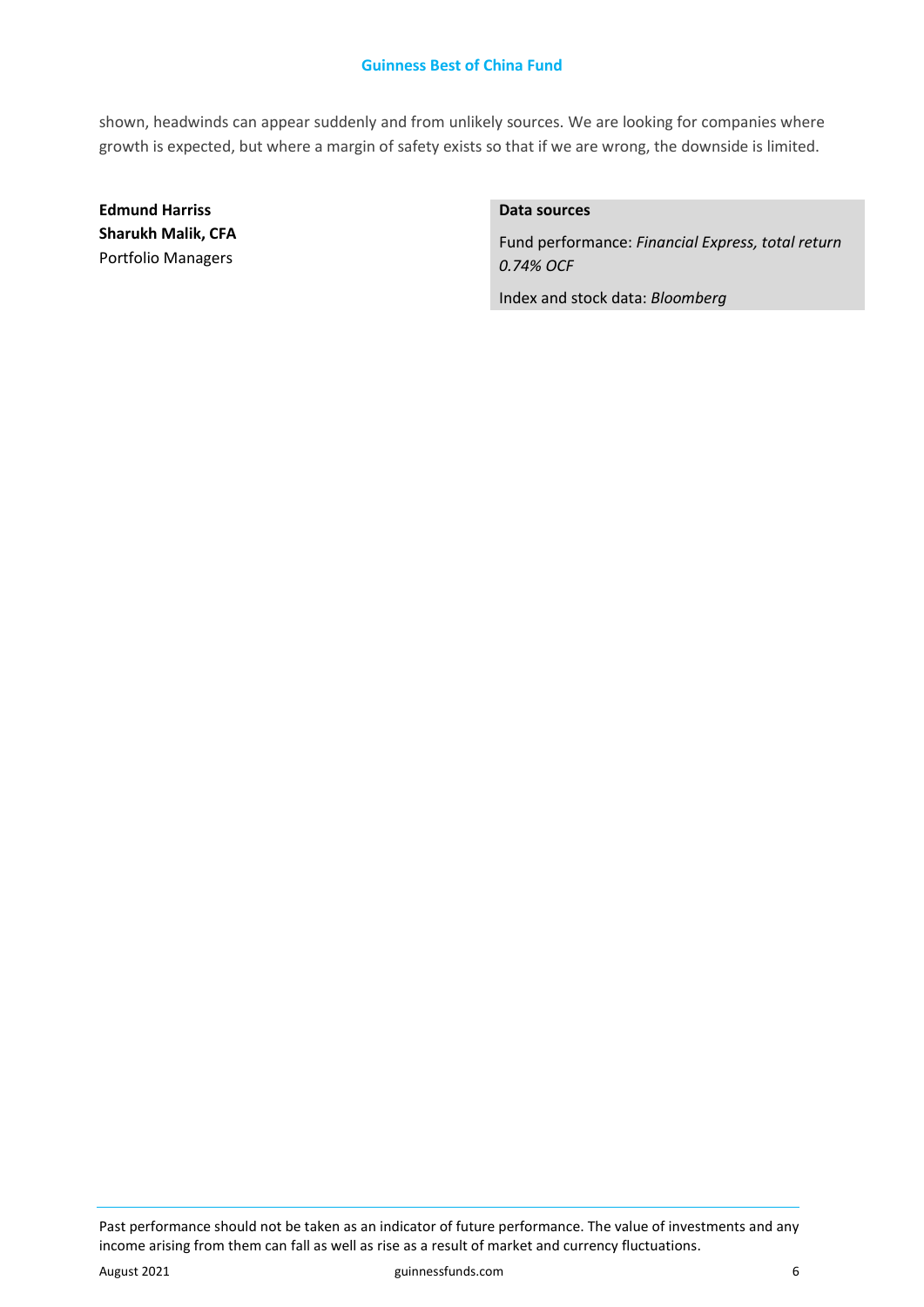#### **Guinness Best of China Fund**



**31/07/2021**

**31/07/2021**

#### **PERFORMANCE**

*Past performance does not predict future returns* 

#### **Annualised % total return from launch (GBP)**

| <b>Fund (Z Class, 0.74% OCF)</b>      | 13.0% |       |
|---------------------------------------|-------|-------|
| <b>MSCI Golden Dragon Index</b>       |       | 14.9% |
| IA China/Greater China sector average |       | 14.7% |

| Discrete years % total return (GBP)   |         | <b>Jul '21</b> | <b>Jul '20</b> | Jul '19 | <b>Jul '18</b> | <b>Jul '17</b> |
|---------------------------------------|---------|----------------|----------------|---------|----------------|----------------|
| Fund (Z Class, 0.74% OCF)             |         | 10.0           | 10.1           | $-2.6$  | 7.1            | 36.7           |
| MSCI Golden Dragon Index              |         | 5.7            | 12.6           | 4.8     | 8.1            | 33.2           |
| IA China/Greater China sector average |         | 5.4            | 17.9           | 4.1     | 9.7            | 32.8           |
|                                       | 1       | Year-          | 1              | 3       | 5              | From           |
| Cumulative % total return (GBP)       | month   | to-date        | year           | years   | years          | launch         |
| Fund (Z Class, 0.74% OCF)             | $-7.3$  | $-0.9$         | 10.0           | 17.9    | 72.5           | 99.4           |
| MSCI Golden Dragon Index              | $-10.4$ | $-5.6$         | 5.7            | 24.8    | 79.6           | 118.5          |
| IA China/Greater China sector average | $-11.2$ | $-8.1$         | 5.4            | 29.3    | 88.3           | 116.1          |

#### **RISK ANALYSIS**

| Annualised, weekly, from launch on 15.12.15, in GBP | Index    | Sector   | Fund     |
|-----------------------------------------------------|----------|----------|----------|
| Alpha                                               | 0.00     | $-0.19$  | $-1.49$  |
| Beta                                                | 1.00     | 0.98     | 1.00     |
| Information ratio                                   | 0.00     | $-0.11$  | $-0.26$  |
| Maximum drawdown                                    | $-17.78$ | $-21.67$ | $-25.74$ |
| R squared                                           | 1.00     | 0.93     | 0.88     |
| Sharpe ratio                                        | 0.62     | 0.58     | 0.48     |
| Tracking error                                      | 0.00     | 4.89     | 6.60     |
| Volatility                                          | 17.94    | 18.28    | 19.12    |

**Past performance should not be taken as an indicator of future performance. The value of this investment and any income arising from it can fall as well as rise as a result of market and currency fluctuations. Returns for share classes with a different OCF will vary accordingly.** 

Source: Financial Express, bid to bid, total return (0.74% OCF). Fund launch date: 15.12.2015.